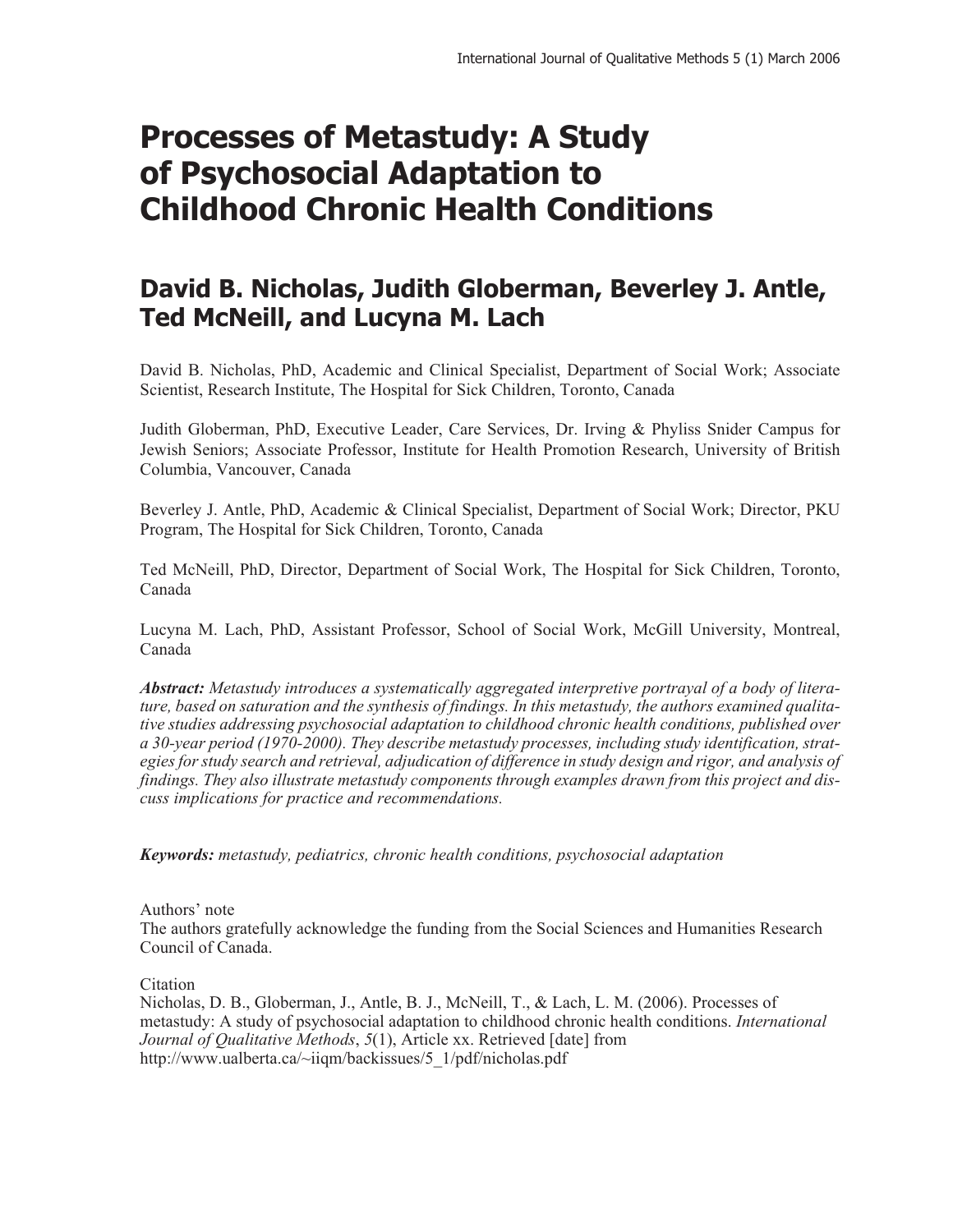# **Introduction**

A relatively recent addition to the qualitative research literature is metastudy procedures. Metastudy offers a synthesis of individual qualitative studies within a selected substantive area. In this project, a metastudy of qualitative literature addressing psychosocial adaptation to childhood chronic health conditions, we reviewed research published over a 30-year period, 1970-2000. In this article, we describe methodological processes and summary findings from this comprehensive review.

# **Background**

Recent efforts to operationalize metalevel review of qualitative literature have appeared under various headings, including *systematic review of nonrandom and qualitative research literature* (Lemmer, Grellier, & Steven, 1999), *meta-ethnography* (Noblit & Hare, 1988), and *metastudy* (Paterson, Thorne, Canam, & Jillings, 2001; Zhao, 1991). These notions comprise systematic aggregate reviews of individual research sources for the purpose of evaluating the comparability of studies (Jensen & Allen, 1996), and developing new and cumulative understandings (Thorne & Paterson, 1998). Accordingly, Noblit and Hare (1988), Thorne and Paterson (1998), and, later, Paterson and colleagues (2001) introduced multifactorial reviews of studies on the basis of theoretical orientation, content, methodology, and contextual notions such as geographical, sociohistorical, and political environments; author discipline; and funding source.

This multidimensional review process offers diverse vantage points for the aggregate review of individual studies. Accordingly, metastudy overcomes inherent limits of applicability within single qualitative studies. For instance, the lack of generalizability in a qualitative study is tempered by the emergence of comparable findings within diverse samples and settings. Variation can be accounted for, and the theoretical bases of studies, including epistemology, philosophical stance, subjectivity, reflexivity, and researcher background and affiliation, can be critically examined.

Inherent in metalevel procedures are assumptions about the interlinking and influencing nature of theory and context in the yield and interpretation of qualitative findings. Paterson and colleagues (2001) asserted that metastudy encompasses not only a systematic review of qualitative research results but also inherent and, perhaps more cogently, sociohistoric, paradigmatic, tangential, and idiosyncratic perspectives imposed on "understandings" of a topic at a given point in time and location.

Although metastudy offers promise in seeking new knowledge based on aggregated findings, limitations to this approach also exist. By nature of its secondary level of analysis, metastudy invites heightened abstraction and dissociation from the words, ways of expression, and emotionality of study participants. The readership of a metastudy, therefore, is limited by multiple levels of abstraction and interpretation; first, that imposed by the primary researcher on the researched and, second, further abstraction imposed by the metastudy reviewers of the published findings (Paterson et al., 2001).

Given vast inconsistencies in approaches, methodologies, sample details, data, and other characteristics, possible vagueness or confusion can emerge in metalevel findings. Notwithstanding this risk, a literature base intuitively invites cumulative evidence for knowledge advancement and best practices. These aims entail the synthesis of qualitative evidence, for which metastudy offers a set of procedures.

This metastudy examined the literature addressing psychosocial adaptation to pediatric chronic health conditions. It entailed a formidable process comprising identification, retrieval, and analysis of relevant qualitative studies over a 30-year time frame (1970-2000). In this article, we outline specific methodological components undertaken in conducting this metastudy and present examples of findings for each metastudy component. Key components were (a) delineation of study inclusion, (b) study search and retrieval, and (c) analysis. Systematic implementation of metastudy components ultimately culminates in the hermeneutical portrayal of a literature involving review of presented data, cumulative interpretation, and synthesis of findings. Each component is outlined and exemplified below.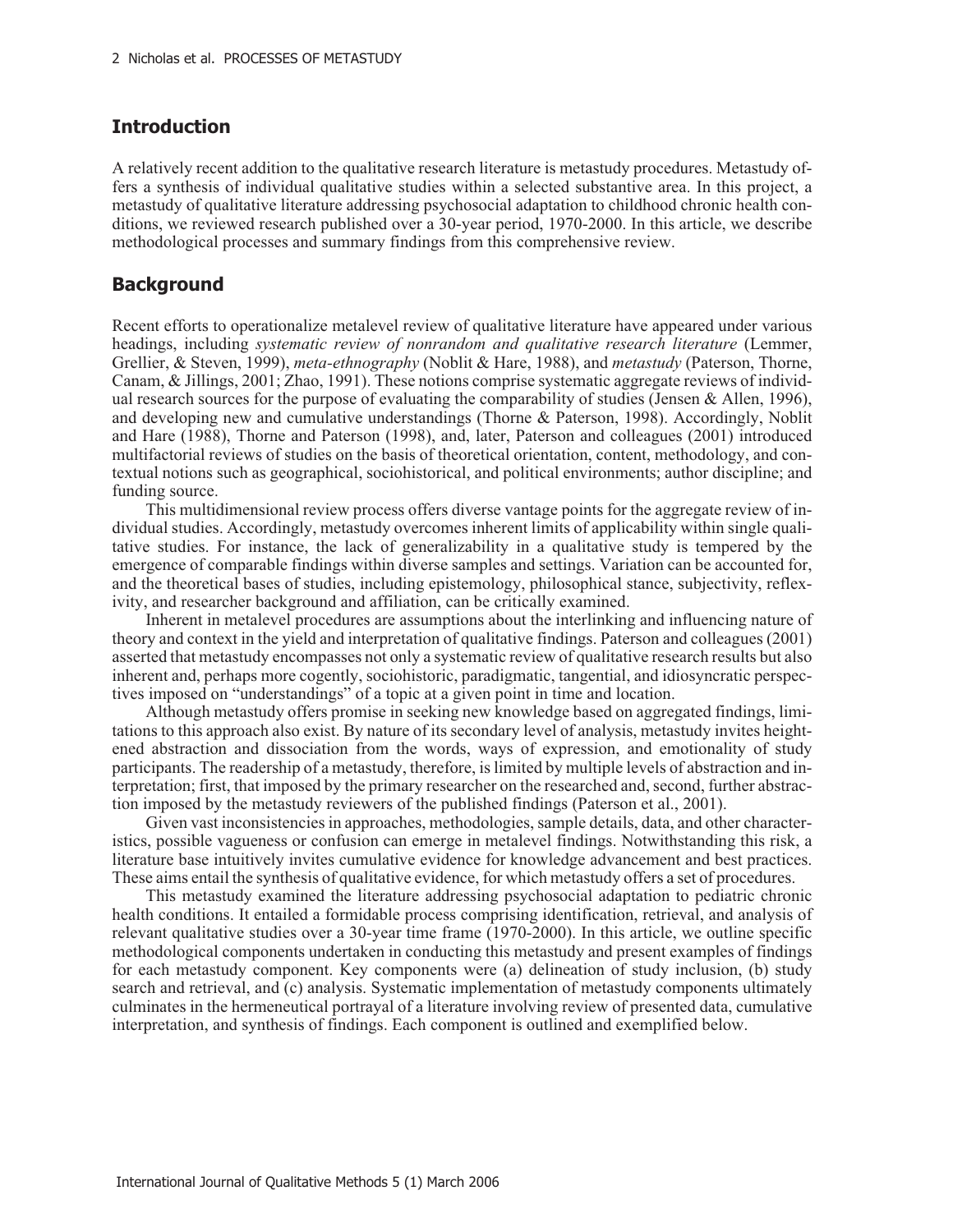## **Delineation of study inclusion**

In preparation for the selection of studies to be included in a metastudy, the operationalization of key variables and relevant retrieval strategies is required. Careful thought is crucial, as key terms, definitions, and parameters for study eligibility constitute the bedrock for how the metastudy will unfold. In our current metastudy examining pediatric psychosocial adaptation, we determined that peer-reviewed journals were required to ensure a level of researcher accountability. The substantive focus was defined as pediatric psychosocial adaptation to chronic conditions, including physical illness or disability lasting in excess of 3 months. Studies in which the focus was primarily on developmental disability or cognitive delay were excluded because of clinical concerns that these experiences and processes of adaptation might substantially differ from those experienced by children with primarily physical conditions. Initial constructs and keywords associated with psychosocial adaptation were based on solicited expert opinion among relevant clinicians and researchers. Following this determination of key constructs, we initiated electronic database searches.

# **Study search and retrieval**

Article search and retrieval involve systematic processes of identifying and accessing relevant studies for subsequent review. An extensive process of sifting an unwieldy amount of literature is invariably part of metastudy, particularly if the substantive area is relatively broad in scope, as was the case in the current project. Specifically in the pediatric adaptation metastudy, electronic searches yielded 18,722 peer-reviewed journal articles based on searches within relevant electronic retrieval databases (PsychInfo, 3,889; MedLine, 4,284; CINAHL, 31; Social Work Abstracts, 1,125; Embase, 9,443).<sup>1</sup> Article abstracts were reviewed for substantive relevance and qualitative design. If it met inclusion criteria, the article was obtained and subsequently reviewed.

This review process was monumental in scope and required several weeks of devoted research assistant time as well as close supervision by the investigative team. Of the literature reviewed, 112 studies met our eligibility criteria, which required topic relevance, qualitative method, and the inclusion of data within the study (e.g., themes, quotes). Established criteria reflected both methodological and substantive considerations. In this metastudy, the research team attempted to avoid conceptually based commentaries and case studies in favor of studies based on a minimum of four participants. These criteria encompassed commonly used qualitative approaches, including phenomenology, ethnography, and grounded theory.

Included studies were reviewed for demographic content (e.g., author discipline, geographic region, sample, population identifiers), qualitative research approach, data collection and analysis methods, rigor standards, and findings. Given the volume of articles and the extensive study-by-study detail being extracted and managed, findings were entered into a database that had been developed to capture and ultimately contrast findings.

# **Metastudy analysis**

Analysis required multilevel review of both content and processes of the study. Reviews were completed by a senior research assistant with graduate-level qualitative research training and extensive health research experience, and this review was closely supervised by the research team. To increase consistency in reviews, the research assistant and three experienced pediatric qualitative researchers independently reviewed a sample of articles. A 95% agreement rate was achieved in coding, and ultimately, 100% agreement in a coding scheme was achieved through a peer-debriefing Delphi process (Dawson & Bruker, 2001) in which initial differences were examined and recoded. This consensus strategy provided a coding framework for study-by-study review and elicited demographic and sample information, standards of rigor, and substantive findings, as outlined below.

*Demographics and the sample*. Review of demographic and sample data allowed for illumination of populations studied, trends over time, and emergent gaps in the literature. As an example from our metastudy of pediatric adaptation, the accumulation of demographic information revealed that the ma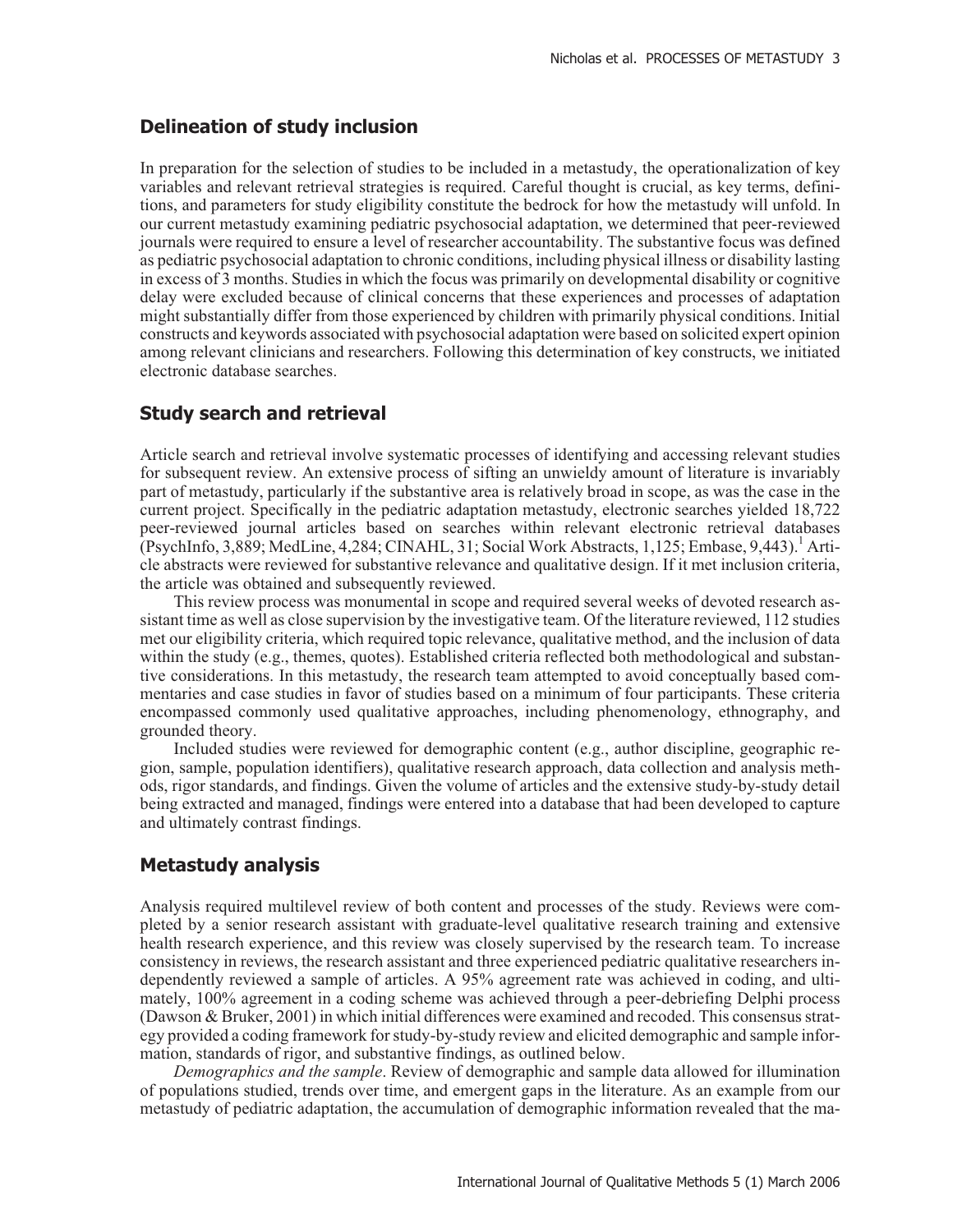jority of reviewed studies had originated in North America. Within these North America studies, Canadian samples tended to be overrepresented relative to the population distribution in North America.

This analysis of demographic data highlights that a substantial proportion of this literature comes from a relatively stable, Western democratic society in which health care is universally accessible. From a global resource distribution perspective, speculation could be raised about the disproportionate, hence inequitable, sample distribution in this literature. Questions can be raised about what emerges as a marginalization or non-identification of voices from non-North American populations. Identifying such trends allows for critical review of the literature and recommendations for further research development.

*Standards of rigor*. A conundrum facing metastudy researchers involves how to grapple with varying standards of rigor. It cannot be assumed that all studies are completed with comparable qualitative research acumen, resulting in the apparent need to consider rigor within study-by-study analysis. Yet the task of subjecting studies to review of trustworthiness and authenticity is controversial, given shifts in perceptions of quality within naturalistic inquiry (Lincoln, 1995; Lincoln & Guba, 1985). Toward this end, Glaser and Strauss (1967), in their groundbreaking work on developing the grounded theory approach, introduced elements of rigor, namely theoretical sampling and saturation. Lincoln and Guba (1985) extended this discussion of quality through their conceptual development of trustworthiness, and, more recently, these criteria have been critiqued and expanded to encompass priorities of voice, context, and transparency, and to ensure authentic benefits to research participants (Lincoln, 1995; Ristock & Pennell, 1996; Rodwell & Woody, 1994).

To identify key criteria for evaluating rigor in the current study, a Delphi panel (Dawson & Bruker, 2001) of experienced qualitative health researchers was established to review the methodological literature and recommend relevant indicators of rigor. Consensus was achieved about key elements to include in this study-by-study review, based on a balance of established elements of trustworthiness and authenticity (Erlandson, Harris, Skipper, & Allen, 1993; Lincoln, 1995; Lincoln & Guba, 1985) and a simultaneous avoidance of overly narrow conceptualizations of rigor. In Table 1, we have itemized identified elements of rigor used in this review. However, all relevant studies were included regardless of differences in the application of rigor standards. Accordingly, the purpose of rigor assessment was to understand the application of rigor indicators within this literature, not to impose a tool to judge the inherent value of a given study or group of studies.

Substantial differences were found in the use of rigor among the studies reviewed in the pediatric psychosocial adaptation metastudy. Trustworthiness was most frequently reported; and reflexivity, fairness, and authenticity were seldom identified. Methodological diversity within studies was also commonly noted. Inconsistencies between tenets of the identified research approach (e.g., grounded theory, ethnography, phenomenology) and the actual study design were found. As an example, grounded theory studies often failed to present evidence of the constant comparative method, theoretical sampling, and/or theoretical saturation.

Given that indicators of trustworthiness were the most prominent indicators of rigor in this literature, we focused on the extent to which trustworthiness was evident. In Table 2, we outline the extent to which elements of trustworthiness were present in the reviewed studies. We tallied a score by calculating the total number of indicators determining the presence of an element of rigor (in Table 1). For instance, the trustworthiness element of face validity had two potential indicators determining its presence within a given study (article addresses substantive area indicated; logic [consistency and logical flow of arguments]). The median face validity score was 1.5, and the mean was 2, suggesting a midpoint face validity of 1.5 out of a potential total of 2.0, and a mode (the most frequently occurring score) of 2.0. Accordingly, this body of literature frequently demonstrates face validity.

The next element of trustworthiness reviewed was credibility. The presence of credibility in a single study could be demonstrated by a potential total of seven indicators (persistent observation, prolonged engagement, referential adequacy based on tape recording, referential adequacy based on transcriptions, negative case analysis, member checking, and peer debriefing). A median of 5 credibility indicators and a mode of 6 indicators were found based on this metalevel review. As illustrated, this metalevel analysis permitted us to determine that there is a relatively high presence of credibility in this literature. Furthermore, more traditional elements of qualitative research rigor, such as validity, credibility, triangulation, and dependability, have higher median scores. Transferability was much less evident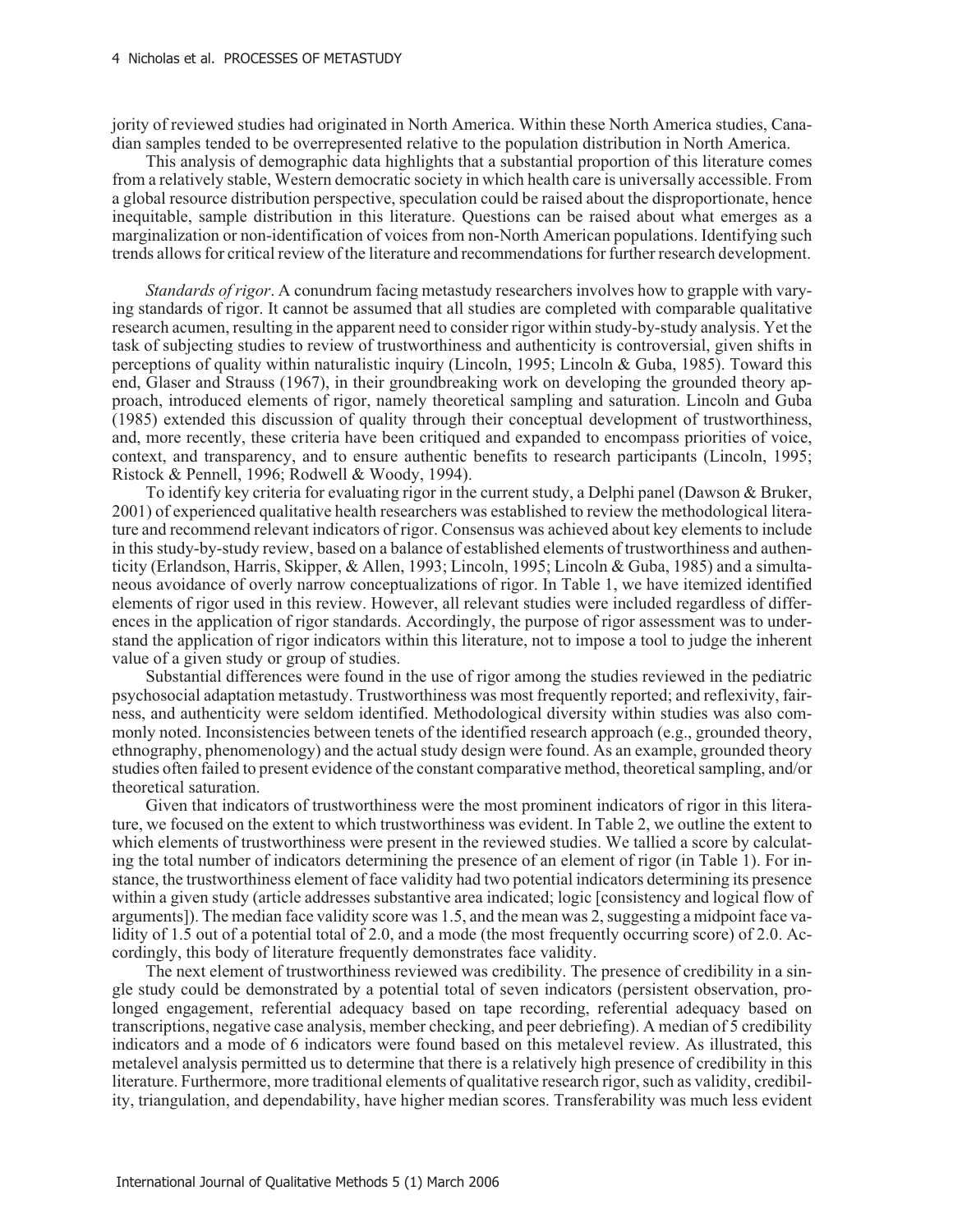| Element of<br>Rigor | Definition of Each Element                                 | Evidence "Indicator" of Rigor within an Article                                                                                                                                                                                                                                                                                                                                                                                                                                               |
|---------------------|------------------------------------------------------------|-----------------------------------------------------------------------------------------------------------------------------------------------------------------------------------------------------------------------------------------------------------------------------------------------------------------------------------------------------------------------------------------------------------------------------------------------------------------------------------------------|
| Face validity       | Work resonates with itself,<br>addresses what is indicated | Addresses the substantive area it indicated it would; consistency and<br>logical flow of arguments—can follow the story                                                                                                                                                                                                                                                                                                                                                                       |
| Trustworthiness     | Credibility                                                | Prolonged engagement: engages in culture of participants—aware of<br>participants<br>Persistent observation—interviews of at least 1 hour or interviews<br>over time<br>Referential adequacy—tapes, transcriptions<br>Negative case analysis-search for opposites or disconfirming<br>situations, data, and/or literature<br>Member checking-researcher went back to participants with<br>findings<br>Peer debriefing—coding and analysis discussed with others<br>Confirmability-quotes used |
|                     | Transferability                                            | Sample size explained and justified; purposive sampling explained<br>Findings presented appropriately, e.g., percentages not used<br>incorrectly; does not overgeneralize (sticks to data)<br>Thick description—detailed description of sample and context;<br>saturation addressed                                                                                                                                                                                                           |
|                     | Dependability/confirmability                               | Articulation of who collected data, when data were collected, and<br>who analyzed data<br>Form of data collection identified<br>Explanation of method<br>Audit trail: (a) record of memos; (b) can draw a picture of what<br>researchers did, i.e., decisions made, processes                                                                                                                                                                                                                 |
|                     | Triangulation                                              | Findings contrasted to other literature/data; variety of data collection<br>methods, sources, or types of data; more than one person reviewed<br>data                                                                                                                                                                                                                                                                                                                                         |
| Reflexivility       | Subjectivity, cultural review                              | Self-awareness, bias, perspective of researcher articulated; reflexive<br>journaling                                                                                                                                                                                                                                                                                                                                                                                                          |
| Authenticity        |                                                            | "Voice" is articulated, i.e., who speaks and for whom<br>Stakeholders are involved in the project, e.g., advisory committee;<br>participant is a "true" participant in the research process                                                                                                                                                                                                                                                                                                   |
| Fairness            |                                                            | Respect for/reciprocity with participants/stakeholders demonstrated<br>All stakeholders have equal access to research process/benefits                                                                                                                                                                                                                                                                                                                                                        |

*Table 1. Elements of rigor, their definitions, and evidence of their presence in studies*

in the articles, and recent concepts such as reflexivity, fairness, and authenticity were largely absent within this literature (see Table 2).

*Substantive findings*. Each study was reviewed for abstracted themes, which were imported into a text-based database and subsequently analyzed for themes, using NVivo qualitative research software (Richards, 1999). In Figure 1, we present two examples of abstracted themes from included articles.

McCracken's (1988) "long interview" multiphased approach was adapted for analysis. Specifically, this involved coding for article themes, contrasting themes within and across articles, reduction of redundancy, and thematic/conceptual development. Emergent themes convey a rich, complex, nuanced, and multilayered perspective of pediatric psychosocial adaptation. The subjective experiences of living with a health condition were often conveyed using participant quotes and emotionality, characteristic of qualitative research.

To conduct content analysis for individual studies, the research team remained close to the words and ways of expression within individual study texts. Notwithstanding this commitment, the subjectivity of the metastudy research team could not help but influence this secondary examination. In disclosing author affiliation, the research team is made up of PhDs with a background in pediatric social work, nursing, physical therapy, and psychology. Cumulatively, they represent decades of experience as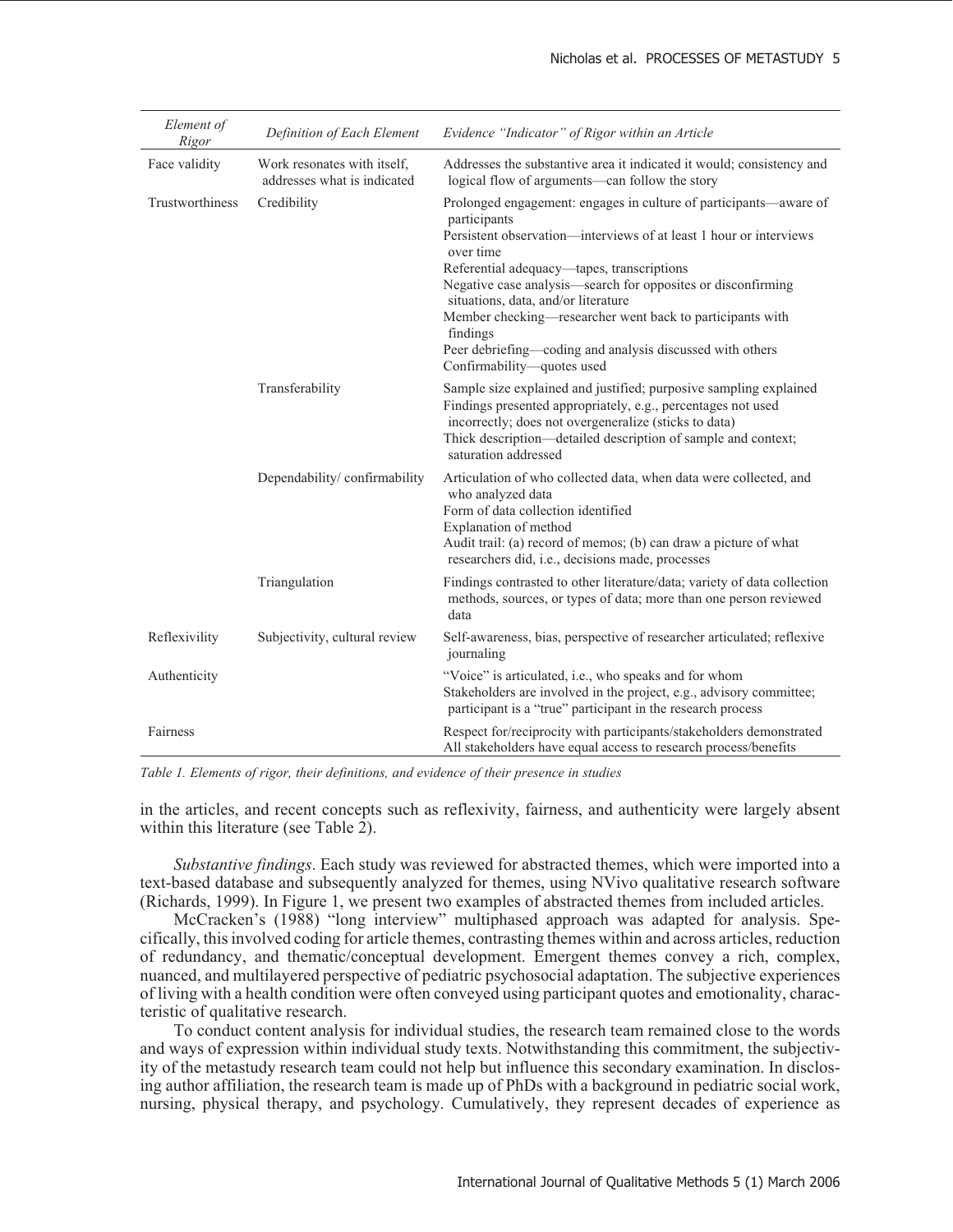#### 6 Nicholas et al. PROCESSES OF METASTUDY

| <b>Element of Trustworthiness</b>                          | Indicators Determining the Presence of Element                                                                                                                                          | Median<br>(Mode) Score |
|------------------------------------------------------------|-----------------------------------------------------------------------------------------------------------------------------------------------------------------------------------------|------------------------|
| Face validity (2 potential<br>indicators)                  | Addresses substantive area indicated                                                                                                                                                    | 1.5(2)                 |
| Logic: Consistency and logical<br>flow of arguments        |                                                                                                                                                                                         |                        |
| Credibility (7 potential<br>indicators)                    | Persistent observation                                                                                                                                                                  | 5(6)                   |
|                                                            | Prolonged engagement<br>Referential adequacy: Taped sessions<br>Referential adequacy 2: Transcription of taped sessions<br>Negative case analysis<br>Member checking<br>Peer debriefing |                        |
| Triangulation (5 potential<br>indicators                   | Findings compared and contrasted with other literature or data                                                                                                                          | 3(2)                   |
|                                                            | Variety of data collection methods<br>Variety of data sources<br>Variety of types of data<br>More than one person reviewed data                                                         |                        |
| Dependability/confirmability (8<br>potential indicators)   | Articulation of who collected the data                                                                                                                                                  | 6(7)                   |
|                                                            | Articulation of when data were collected<br>Articulation of form of data collection<br>Explanation of method<br>Articulation of who conducted analysis                                  |                        |
| Transferability (4 potential<br>indicators)                | Sample size explained                                                                                                                                                                   | 2(2)                   |
|                                                            | Sample size justified<br>Saturation addressed<br>Thick description                                                                                                                      |                        |
| Reflexivity (2 potential<br>indicators)                    | Self-awareness: Perspective of researcher articulated                                                                                                                                   | 0(0)                   |
| Fairness (3 potential indicators)                          | Reflexive journaling<br>Respect for/reciprocity with participants or stakeholders                                                                                                       | 1(1)                   |
|                                                            | All participants have equal access to research process and benefits<br>Participants are partners in the research process                                                                |                        |
| Authenticity (7 potential<br>indicators)                   | Voice is articulated                                                                                                                                                                    | 1(1)                   |
|                                                            | Stakeholders are involved in the project                                                                                                                                                |                        |
|                                                            | Participants are "true" participants in the research process<br>Ontological: Stakeholders have an enhanced understanding of their                                                       |                        |
|                                                            | own reality                                                                                                                                                                             |                        |
|                                                            | Educative: Stakeholders have increased their sensitivity to others'<br>realities                                                                                                        |                        |
|                                                            | Catalytic: Research goals include change in participants<br>Tactical: Stakeholders are empowered to "act" as a result of the<br>research process                                        |                        |
| Total RIGOR Score (38<br>potential indicators/total score) | Median of total from each domain                                                                                                                                                        | 20(20)                 |

*Table 2. Overview of domains for rating trustworthiness*

Note: The median (or midpoint of scores) was used due to variability. The m ode reflects the most frequently occurring score.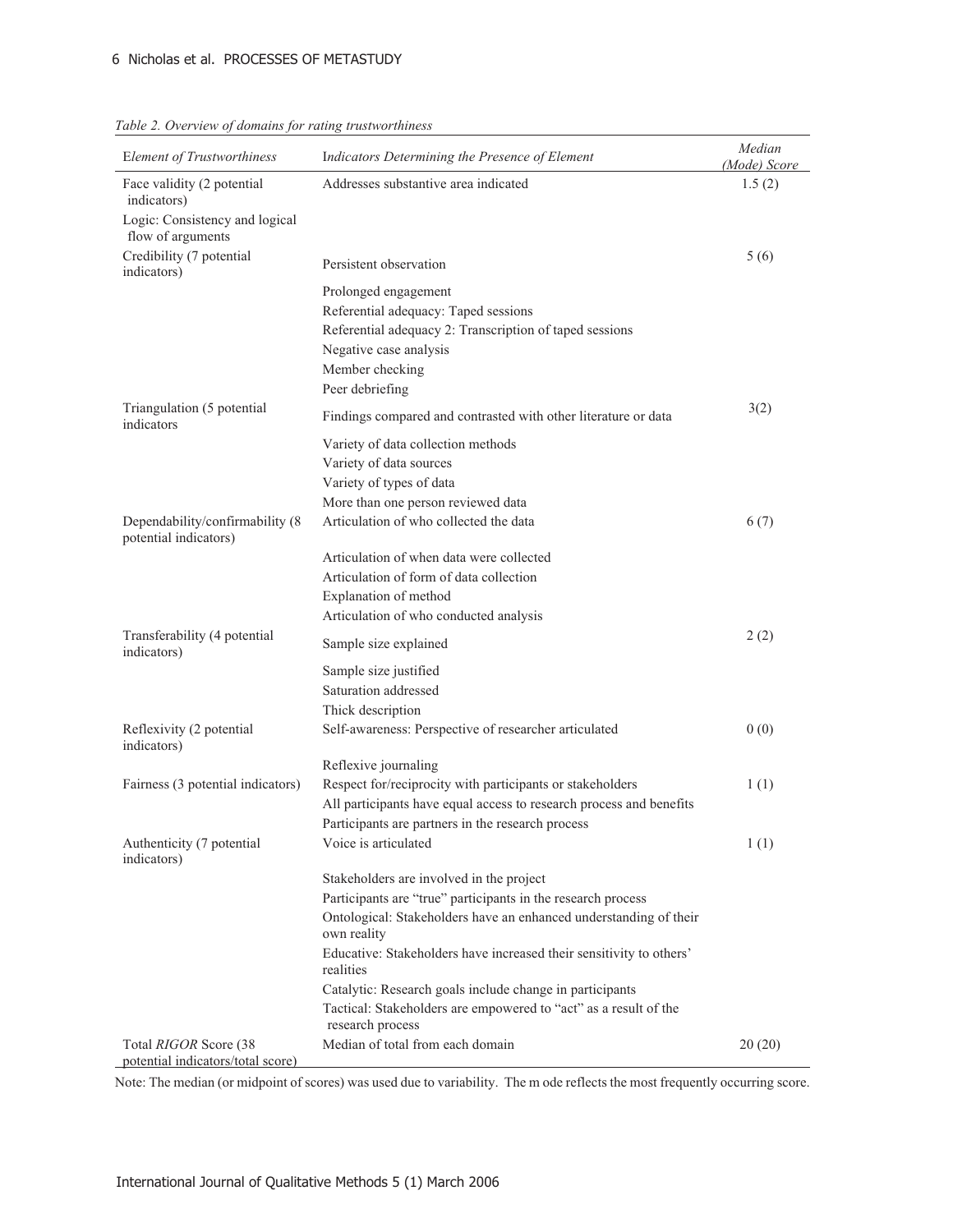health care practitioners and/or academics specifically within pediatric health. They are located in Canada and the United States. Supervision of the research assistant, an MSW-trained (masters in social work) qualitative health researcher, involved close monitoring by key members of the research team.

These data cumulatively illuminated pediatric psychosocial adaptation as an ongoing process of constructively yet tenuously living with physical difference. This entails both living with uncertainty yet managing it, as well as deriving value and appreciated meanings despite the pervasive and difficult experience of a chronic condition. Theoretically derived critical approaches elucidated structural barriers and resource inequities experienced by patients and families. Interpretive approaches tended to be less critical in perspective, yet, regardless of author standpoint, most studies recognized tension between adversity and adaptation. Specific processes that appear to emerge in this lived experience include balancing the "good" and "bad," grief, anger, hope, relief, continual cognitive reappraisal, emotional responsiveness, and action (e.g., tasks of care, relating to others, persevering). Accordingly, this literature heavily reflects dwelling in or "living in" the experience of adaptation.

In contrast, empirical and quantitative studies traditionally yield outcomes or indicators of adaptation such as academic performance, behavioral adjustment, and emotional well-being (Statistics Canada, 1996). These outcomes might be interpreted as the internalization of externally based achievements based on normative standards of child development. Yet, ill or disabled children and their parents in this qualitative literature identify a sense of perceived satisfaction and "okayness" with not achieving traditionally sought milestones. Rather, they describe living with adversity—and therein, find meaning, value and quality of life (see Figure 2), despite the imposed barriers and structural impediments.

This qualitative literature, therefore, appears to uphold and celebrate the integration of children's lives with difference, such that the child and her or his family are accepted and unique, and have a viable sense of self. This sense of self integrates (a) interests and aptitudes; (b) barriers and challenges; (c) dif-

#### **Study #1:** *Chronically Ill Children Coping with Repeated Hospitalizations: Their Perceptions and Suggested* Interventions **(Boyd & Hunsberger, 1998)**

Themes

- 1. Perceived stressors of hospitalization include IV's, invasive procedures/needles, surgery, fear of death, lack of independence, hospital environment, loss of control, isolation, and lack of activities/boredom.
- 2. Children use behavioral and cognitive coping strategies to manage stress, as follows.

 *Behavioral coping strategies:* distraction, seeking social support, avoidance/resistance, submission/cooperation, independent acts, emotional expression, verbal expression, and seeking information

 *Cognitive coping strategies:* distraction, self control, avoidance, cognitive restructuring, maintaining a positive outlook, confidence in health care providers, endurance, and gaining familiarity/knowledge

3. Family and friends and health care providers promote child coping through the following processes:

*Family/friends:* frequent visits, gifts, distraction and encouragement

 *Staff:* talking/listening to the child, explaining actions, providing information, allowing child to have control, kindness/gentleness, patience, positive mood, humor, emotional and physical support and reassurance, consistent health care provider, competency in providing care

#### **Study #2:** *Parents of Hospitalized Chronically Ill Children: Competency in Question* **(Robinson, 1985)**

Themes

- 1. Although parental experiences differ, parental perception of competence might be questioned by health care providers. When in hospital, parents may be challenged to know what to do for their child. Attempts by parents to convey competence were denigrated or disregarded.
- 2. Double bind: Hospitalization is a part of the routine management of ill children's care. Parents seek competence in daily care, yet might not feel competent when their child is in hospital. Accordingly, as parents enter "professional-based" health care, they might relinquish elements of their role.
- 3. Adversarial situations: Parents may feel undervalued. This can lead to dissatisfaction with care received and adversarial relationship with health care providers. Parents might receive mixed messages such that they are competent at home yet not competent in the hospital.

*Figure 1. Examples of themes abstracted from qualitative studies*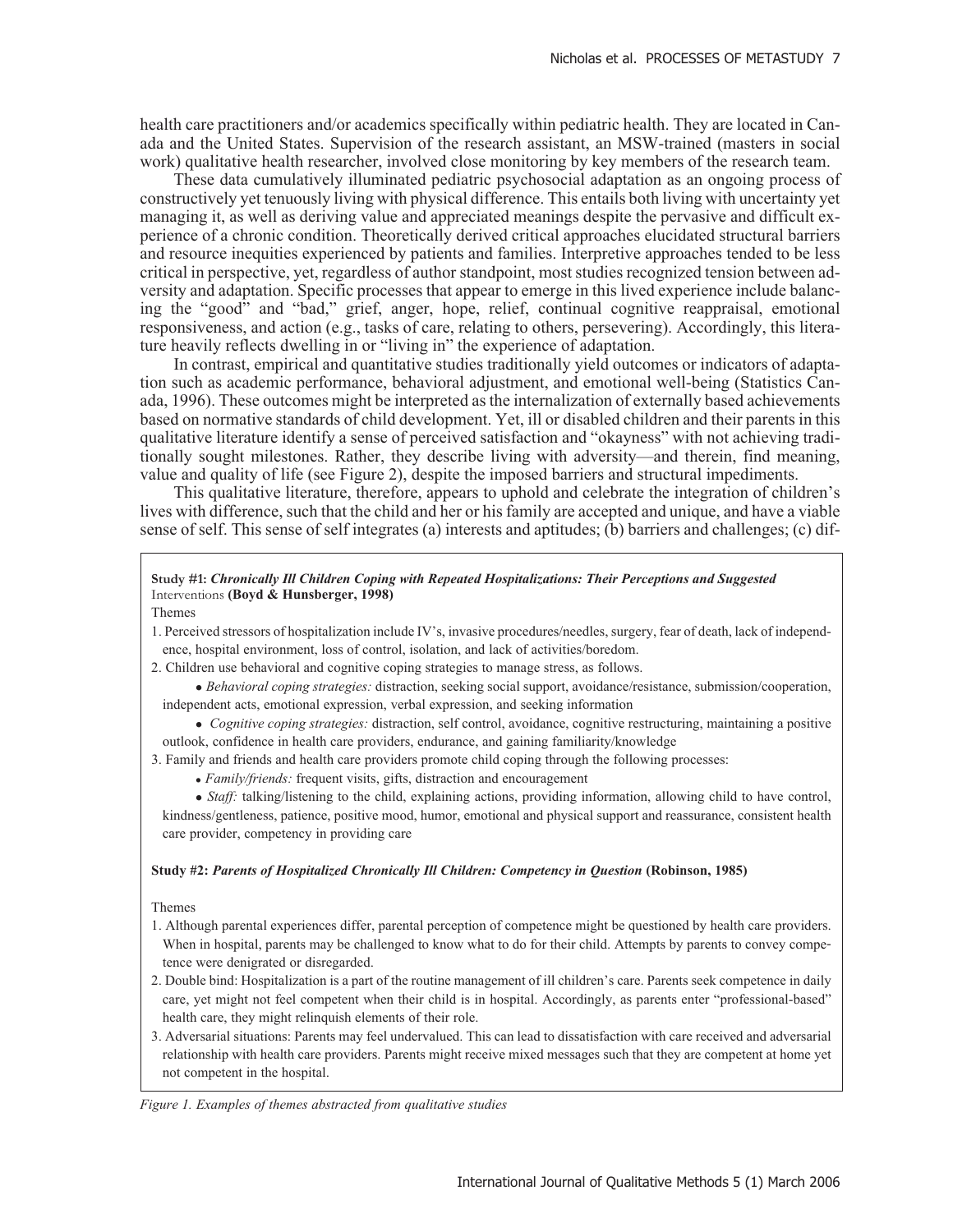ference, discomfort, and inconvenience; (d) uncertainty; and (e) value and acceptance. This perspective appears to convey the chronically ill or disabled child and her or his family as active and engaged in their life and social world. This qualitative portrayal advances current models about outcomes, risks, and capacities of children with chronic health conditions and their families. It confronts stereotypes of diminished quality of life among ill or disabled children and their family, yet amplifies challenges and structural barriers faced by this population. Accordingly, this qualitative literature illuminates meanings, challenges, and strategies used by children and families as well as processes of living with chronic illness or disability.

# **Implications**

Over the past several decades, models of pediatric adaptation to chronic health conditions have been presented in the literature (Kazak, 1987; Moos & Tsu, 1977; Pless & Pinkerton, 1975; Rutter, 1987; Thompson, Gill, Burbach, Keith, & Kinney, 1993; Thompson & Gustafson, 1996; Wallander, Varni, Babani, Banis, & Wilcox, 1989). These models often depict determinants and/or risk factors such as academic achievement, lack of behavioral problems, and emotional well-being. Although these common notions provide elements associated with adaptation, evidence from this metastudy also identifies the value of constructively "living with" illness, disability, and difference rather than focusing on the challenge of overcoming adversity. Accordingly, this metastudy demonstrates the need for conceptual frameworks that do not limit and distill adaptation to mere elements of impediment versus achievement. Psychosocial adaptation emerges as a life that is lived; one of incalculable value and meaning despite or along with varying adversity. Within the application of such frameworks in clinical practice, ameliorative efforts and resources must continually seek the removal of barriers yet, in doing so, barriers should not supercede emphasis on the personhood, development, and growth of these children and families.

From a methodological perspective, it is important to note that trustworthiness criteria, developed in the 1980s or earlier, are generally present within this literature. More recent authenticity criteria, such as participant benefit, reciprocity, and respect, have been introduced in the social sciences and, further-



*Figure 2. Emerging framework of living with difference: Children with chronic health conditions and their families*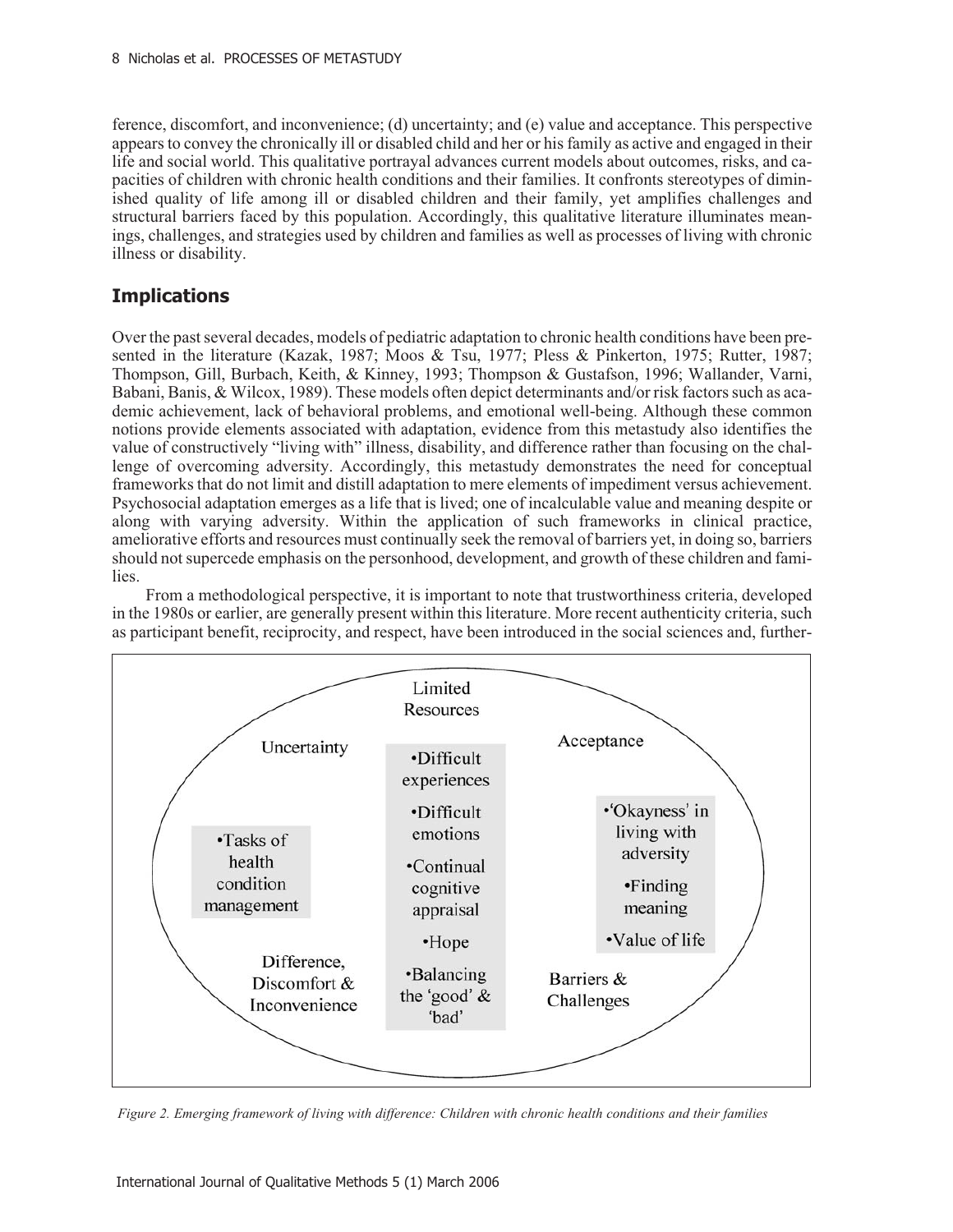more, fit well within a health paradigm. Yet, to date, they remain relatively absent in pediatric health qualitative research. Integrating these standards of authenticity and participant benefit is therefore warranted, which perhaps invites the advancement of models for rigor or accountability within pediatric health research.

# **Conclusion**

Metastudy procedures offer substantial value in assessing and critically reviewing a body of literature. Specifically, metastudy permits the process of accumulating data, sifting through them, and drawing conclusions from a large and disparate body of literature. The ability to review systematically a diverse array of studies constitutes a formidable contribution to qualitative research methodology. Established findings as well as gaps and discontinuities in the literature can be postulated and the field thereby advanced.

Toward these ends, we have demonstrated in this article metastudy processes as applied within a broad substantive area of pediatric psychosocial adaptation. The capacity of this metastudy for distilling new understandings, trends, and gaps within the literature has been exemplified. Based on this applied example, metastudy clearly offers promise for systematically and critically analyzing a large and diverse body of qualitative research.

#### **Notes**

1. Keywords used in electronic searches were developed based on clinical experience, and review of content and key words in articles. They included adjustment, well-being, quality of life, hardiness, psychological endurance, depression, anxiety, behavior, adaptive behavior, resilience, helplessness, body image, locus of control, self perception, self esteem, self confidence, self concept, self efficacy, motivation, achievement, independence, social adjustment, social acceptance, social discrimination, peer relations, friendships, social dating, social desirability, stigma, bullying/teasing, social integration, coping behavior, cognitive ability, social networks, psychological stress, social stress, social networks, family relations, marital relations, parent/child relations, academic achievement, performance, and school phobia. The search was then limited by combining the above key terms with (a) chronic illness, disabled/handicapped, physical disorders and (b) children, adolescents, young adults or family.

## **References**

Boyd, J. R., & Hunsberger, M. (1998). Chronically ill children coping with repeated hospitalizations: Their perceptions and suggested interventions. *Journal of Pediatric Nursing: Nursing Care of Children & Families*, *13*(6), 330-342.

Dawson, M. D., & Bruker, P. S. (2001). The utility of the Delphi method in MFT research. *American Journal of Family Therapy*, *29*(2), 125-140.

Erlandson, D., Harris, E., Skipper, B. L., & Allen, S. D. (1993). *Doing naturalistic inquiry*. Newbury Park, CA: Sage.

Glasser, B., & Strauss, A. (1967). *The discovery of grounded theory*. Chicago: Aldine.

Jensen, L. A., & Allen, M. N. (1996). Meta-synthesis of qualitative findings. *Qualitative Health Research*, *6*, 553-560.

Kazak, A. E. (1987). Families with disabled children: Stress and social networks in three samples. *Journal of Abnormal Child Psychology*, *15*(10), 137-146.

Lemmer, B., Grellier, R., & Steven, J. (1999). Systematic review of nonrandom and qualitative research literature: Exploring and uncovering an evidence base for health visiting and decision making. *Qualitative Health Research*, *9*, 315-328.